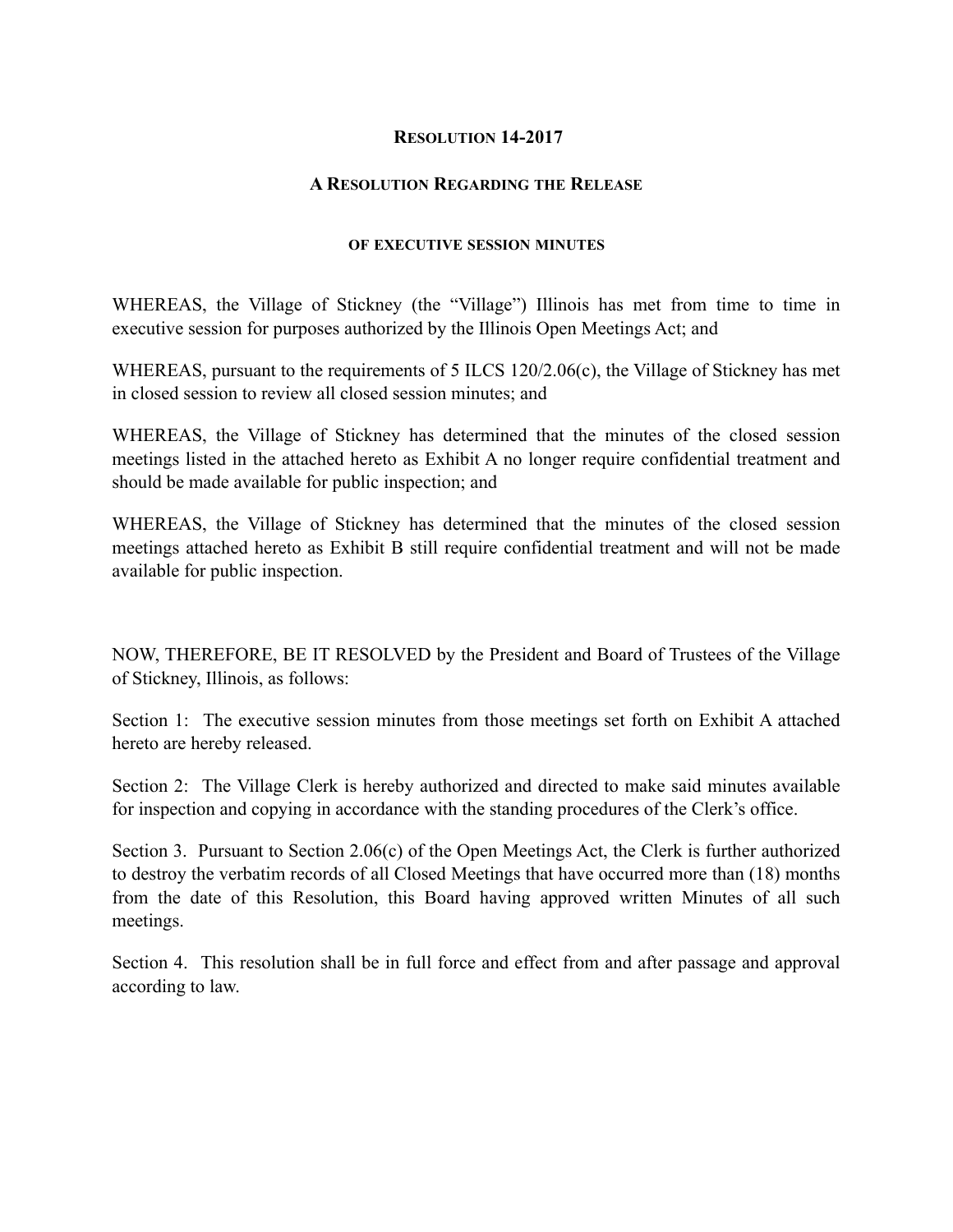Passed by the Board of Trustees of the Village of Stickney, Illinois

 $\mathcal{L}_\text{max}$  and  $\mathcal{L}_\text{max}$  and  $\mathcal{L}_\text{max}$  and  $\mathcal{L}_\text{max}$  and  $\mathcal{L}_\text{max}$  and  $\mathcal{L}_\text{max}$ 

AYES: Trustees Hrejsa, Kapolnek, Torres and White\_\_\_\_\_\_\_\_\_\_\_\_\_\_\_\_\_\_\_\_\_\_\_\_\_\_\_\_\_\_\_

NAYS: <u>none</u>

ABSENT: Trustees Milenkovic and Savopoulos

ABSTAIN: <u>none</u>

APPROVED by me this 15<sup>th</sup> day of August, 2017.

 President, Jeff Walik Village of Stickney, Cook County, Illinois

ATTESTED, FILED IN MY OFFICE, AND PUBLISHED IN PAMPHLET FORM THIS  $16^{TH}$  DAY OF AUGUST, 2017.

Audrey McAdams, Clerk Village of Stickney, Cook County, Illinois

 $\mathcal{L}_\text{max}$  , where  $\mathcal{L}_\text{max}$  and  $\mathcal{L}_\text{max}$  and  $\mathcal{L}_\text{max}$